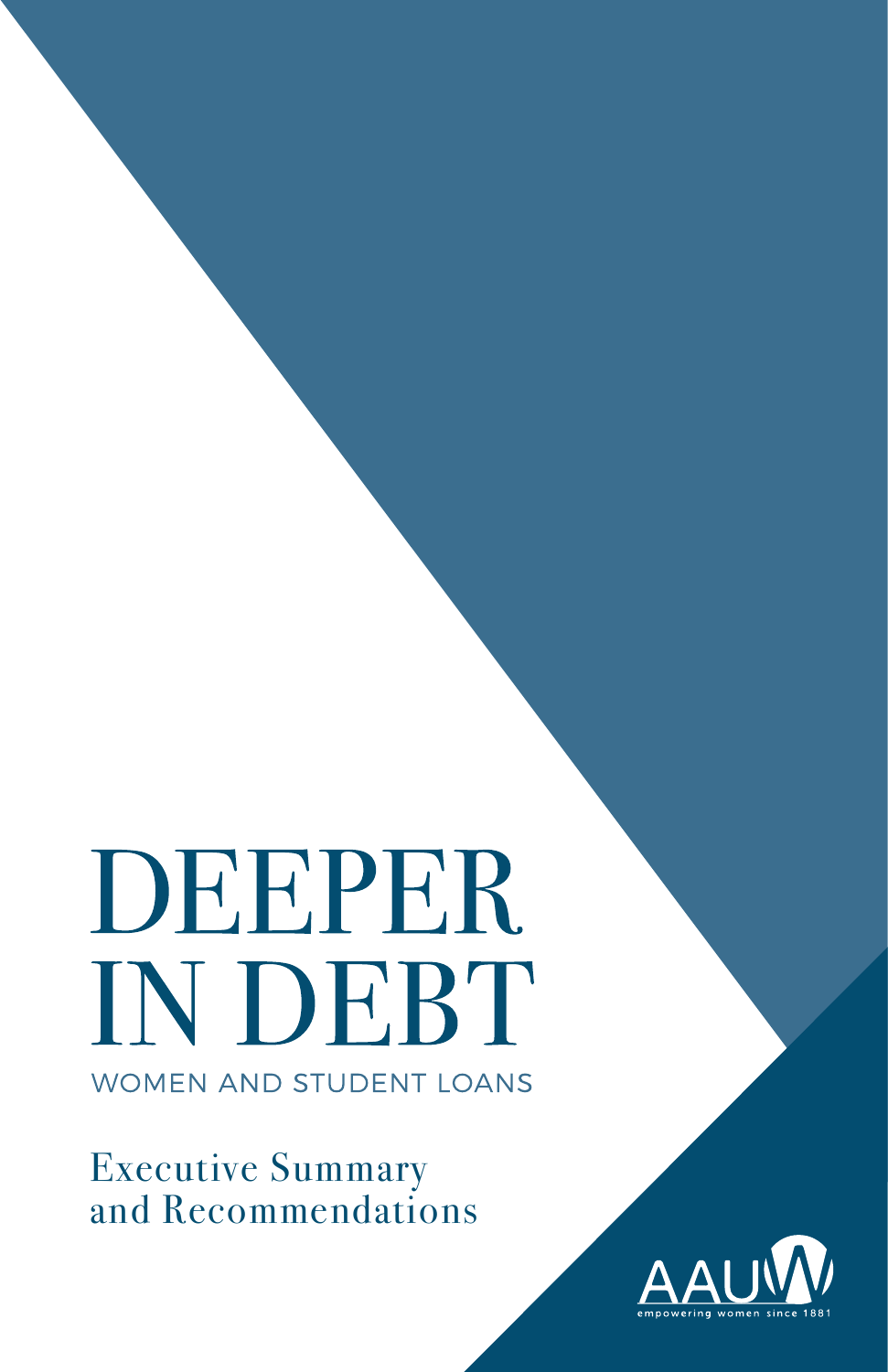Published by AAUW 1310 L St. NW, Suite 1000 Washington, DC 20005 www.aauw.org connect@aauw.org 202.785.7700

Copyright © 2017 AAUW All rights reserved Printed in the United States of America

First printing: May 2017

127-17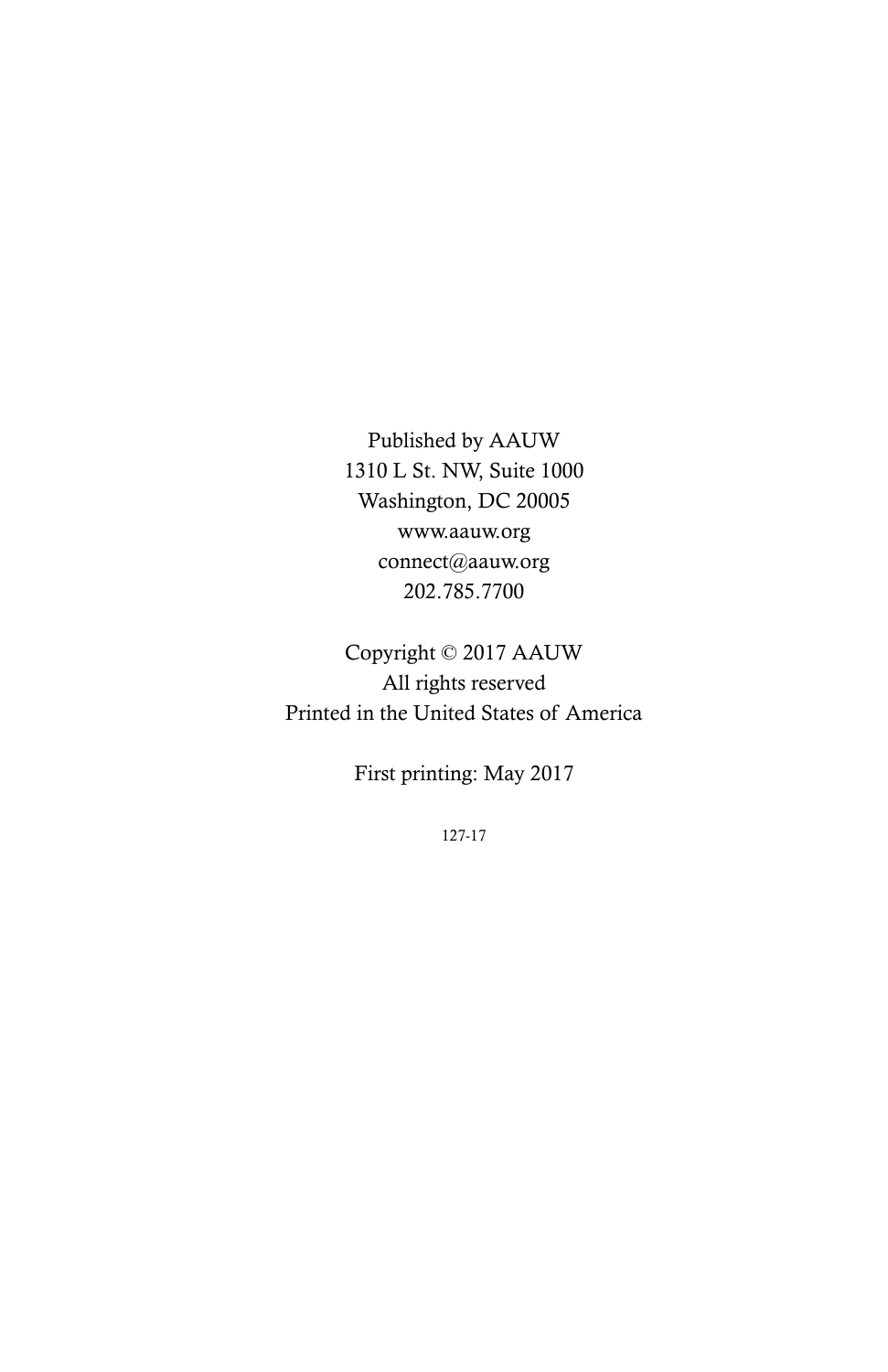Over the course of the past few decades student loans have become an increasingly common means of paying for a college education. Most students who complete a college program now take on student loans, and the amount of student debt that students assume has increased along with the price of attending college. At this time about 44 million borrowers in the United States hold about \$1.3 trillion in outstanding student loans.

The scale of outstanding student loans and an increasing share of borrowers who fail to repay mean that many Americans have become aware of student debt as a challenge for society and for individual borrowers. But many do not think of student debt as a women's issue despite the fact that women represented 56 percent of those enrolled in American colleges and universities in fall 2016. This report reveals that they also take on larger student loans than do men. And because of the gender pay gap, they have less disposable income with which to repay their loans after graduating from college, so they require more time to pay back their student debt than do men. As a result, women hold nearly two-thirds of the outstanding student debt in the United States.

This report is intended to offer a broad overview of how student debt became a women's issue and in doing so change the conversation around student debt to include gender-based analysis and solutions. The analysis examines the experiences of women as a diverse population and presents statistics by race and ethnicity as well as other demographics. The report relies heavily on publicly available federal government survey data as well as published studies undertaken by academics and organizations researching the issue of student debt.

Chapter 1 examines the changing nature of higher education, focusing on women's gains in educational attainment, changes in how higher education is financed, and the implications of student debt. Understanding the origins of our system of higher education and the student debt upon which it relies is crucial to understanding how that system can be improved. Chapter 2 documents the scale of the student debt problem for society and for individuals, focusing on understanding the impact of gender and the debt accrued by women and men of different race/ethnicity groups. The individual consequences of student debt are explored in chapter 3, which addresses the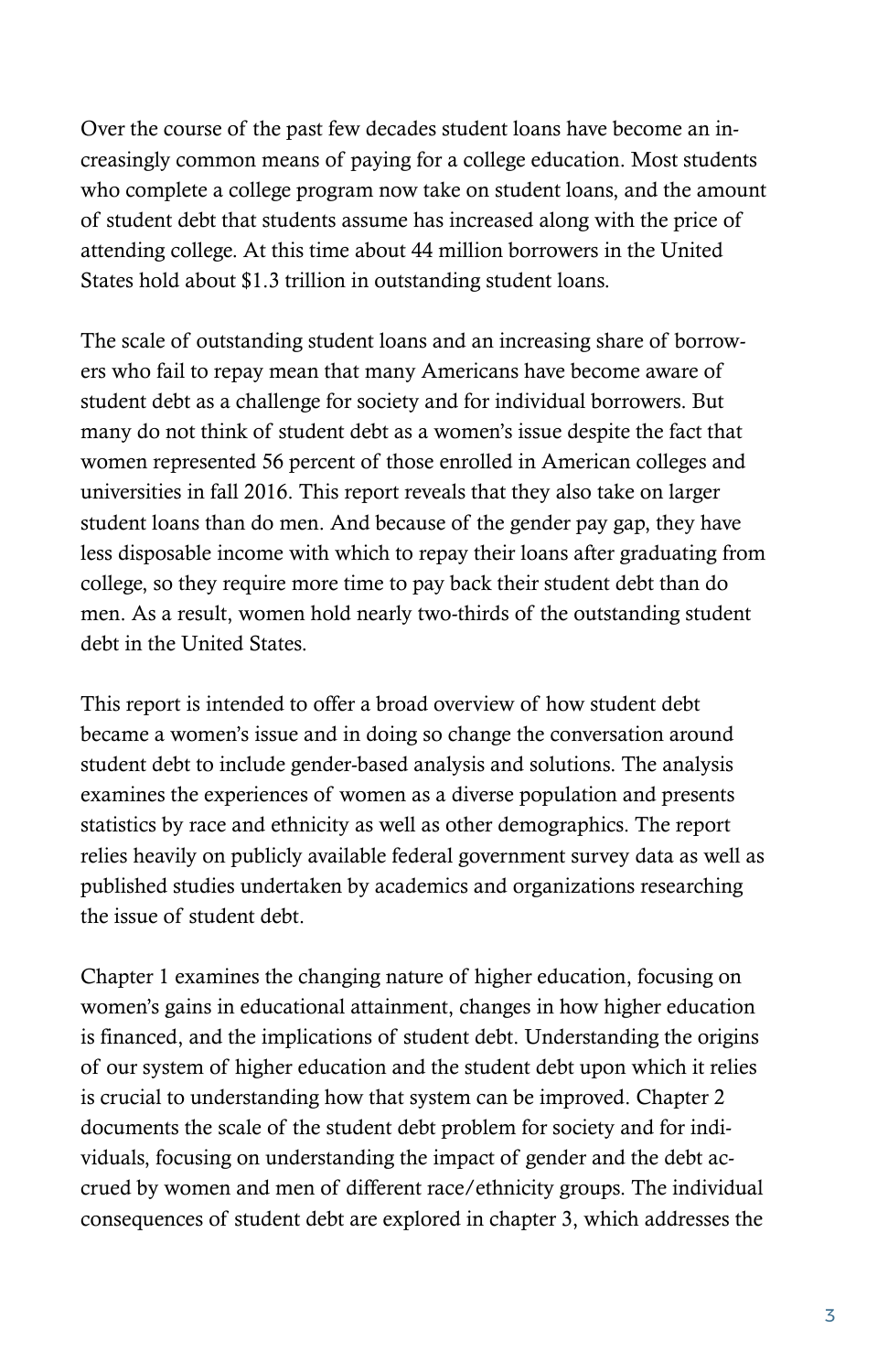difficulty experienced by women in repaying student loans, as well as the impact of student debt on subsequent financial decision making. Chapter 4 provides concluding findings and recommendations in the hope of changing the conversation around student debt to formulate solutions that address the struggles faced by women.

College students today are more diverse than ever. Once rarities who received but a small fraction of college degrees when AAUW was founded in 1881, women now earn 57 percent of bachelor's degrees from American colleges and universities. There have also been large increases in the representation of racial and ethnic minorities in college enrollment; between 1976 and 2014 the portion of enrolled college students who were not white more than doubled from 16 percent to 42 percent. However, this increased diversity within colleges and universities has occurred alongside the increased price of attendance. Though median household incomes in the United States have barely budged since 1976, the median price of college attendance has more than doubled since then. The gap between household incomes and the price of attendance is being filled by student loans, which are readily available to almost all college students but also difficult to discharge in bankruptcy, meaning they are risky investments for some of the students who rely on them to attend college.

As student loans have become commonplace few people have examined the role of gender in how much debt students take on. AAUW's analysis of federal government data has found that women are more likely to take on debt (44 percent of female undergraduates take on debt in a year compared to 39 percent of male undergraduates). On average women take on more debt than men at almost every degree level and type, from associate degrees to doctoral degrees and across institution types. On average across degree levels women in college take on initial student loan balances that are about 14 percent greater than men's in a given year. Upon completion of a bachelor's degree, women's average accrued student debt is about \$1,500 greater than men's, and black women take on more student debt on average than do members of any other group.

Following graduation, women repay their loans more slowly than do men, in part because of the gender pay gap. Women working full time with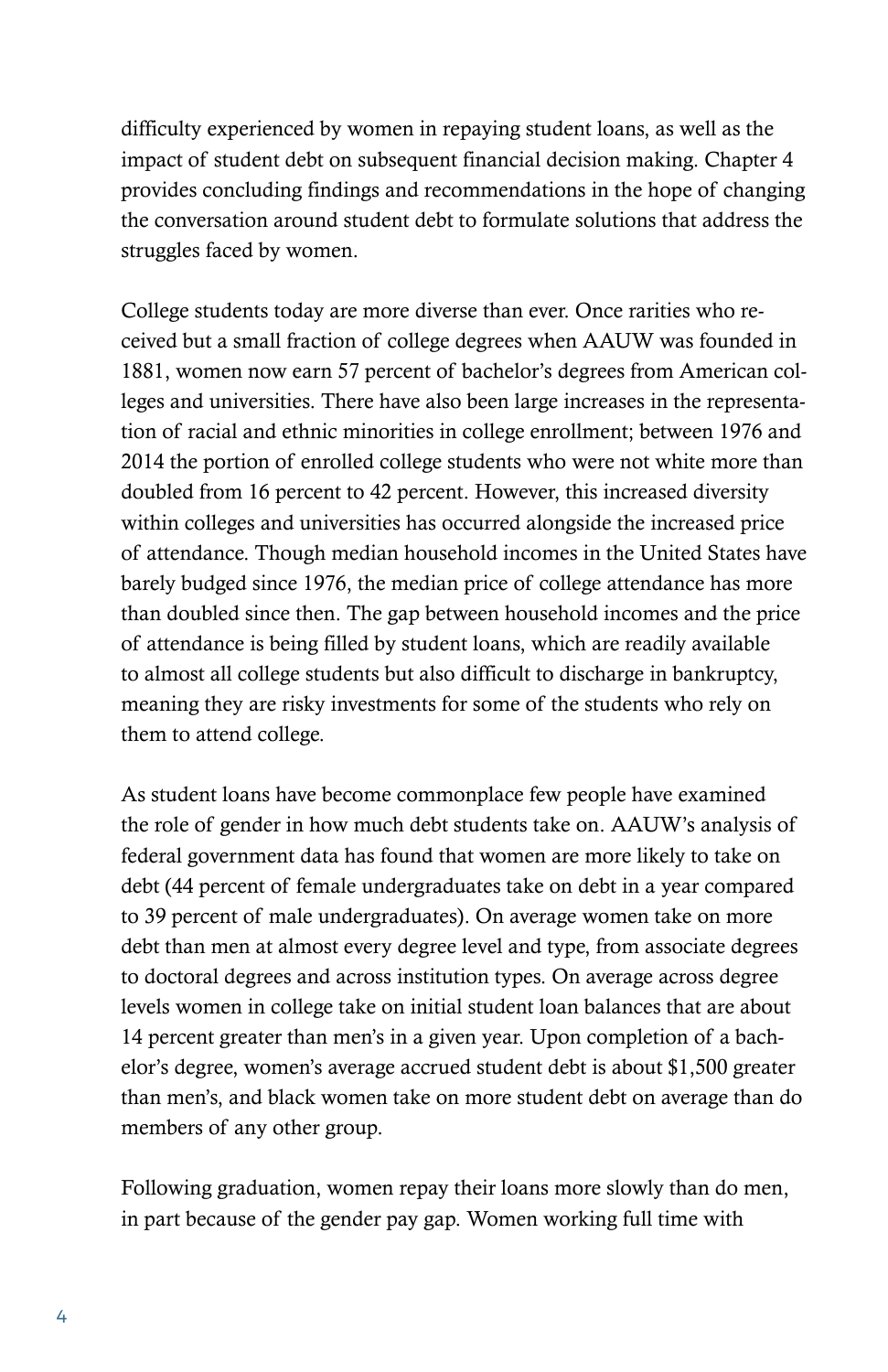

#### Cumulative Student Loan Debt at Completion of Undergraduate Degree or Certificate by Gender, 2004-2012

Source: AAUW analysis of U.S. Department of Education, Institute of Education Sciences, National Center for Education Statistics,<br>*National Postsecondary Student Aid Study* 2004, 2008, and 2012 data. Note: values for 2004 and 2008 adjusted to 2012 dollars using the Consumer Price Index.

college degrees make 26 percent less than their male counterparts, though the gap is somewhat smaller immediately after college (18 percent one year after graduation and 20 percent four years after graduation). Lower pay means less income to devote to debt repayment. In the time period between one and four years after graduation, men paid off an average of 38 percent of their outstanding debt, while women paid off 31 percent. The pace of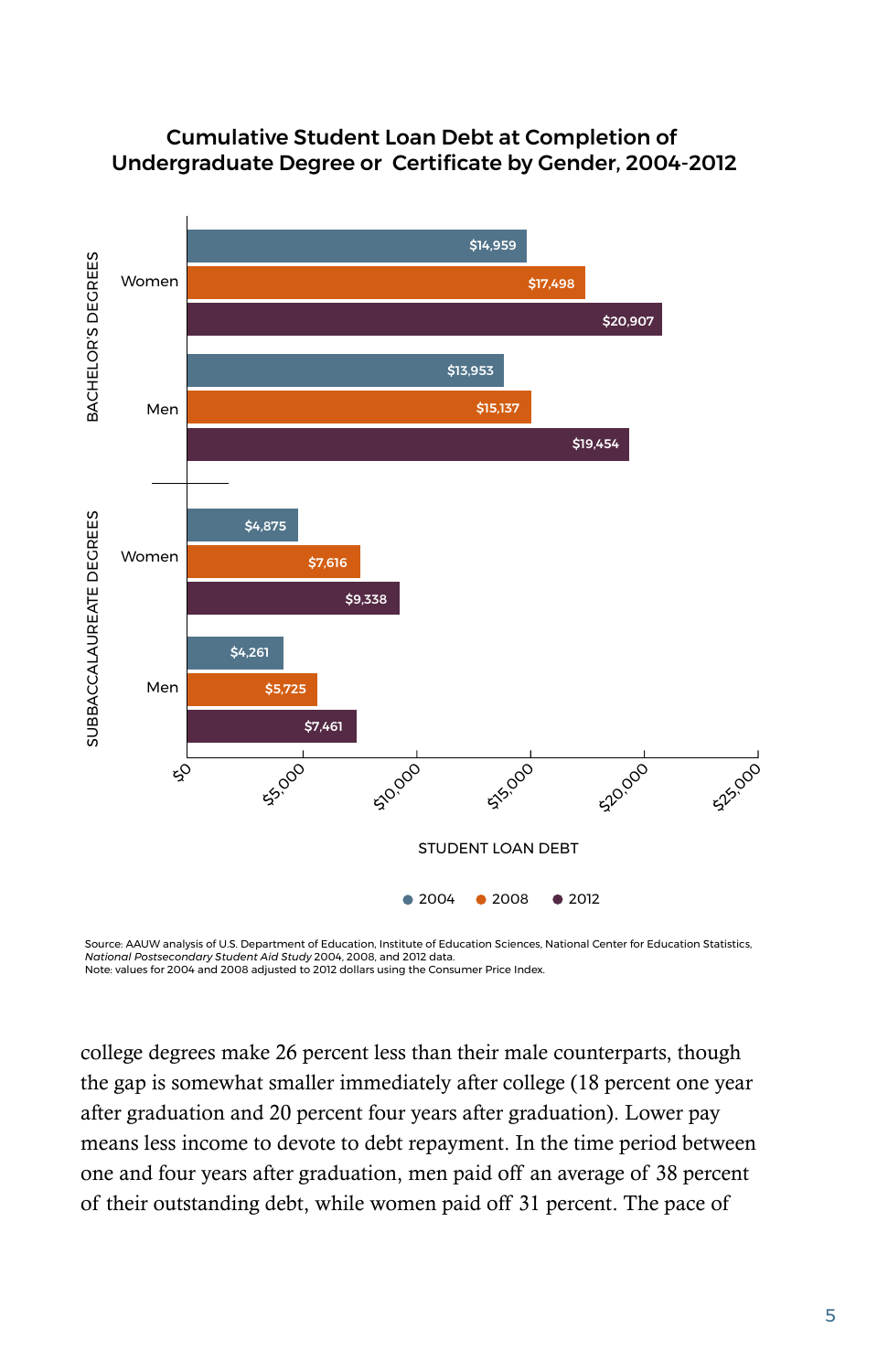repayment was particularly slow for black and Hispanic women, as well as for men in those groups. Difficulty repaying student loans is also reflected in default rates, which are higher for women than for men, and much higher for black and Hispanic borrowers than for white and Asian borrowers. Perhaps unsurprisingly, graduates who are still repaying loans four years after college are less likely than graduates without loan payments to be able to meet such essential expenses as rent or mortgage payments within the past year. Women—especially women of color—are most likely to experience

#### Percent of College Graduates Experiencing Financial Difficulties by Race, Gender, and Loan Repayment Status



Source: AAUW analysis of U.S. Department of Education, Institute of Education Sciences, National Center for Education Statistics, *Baccalaureate and Beyond Longitudinal Study* 2008/12 data. Note: "Not repaying" includes students who never had loans or had completed paying them off. "Repaying" includes only those

students who were making payments, not those in deferral or default. Note: "Financial difficulty" means that at some time in the past year, the respondent was unable to meet all essential expenses.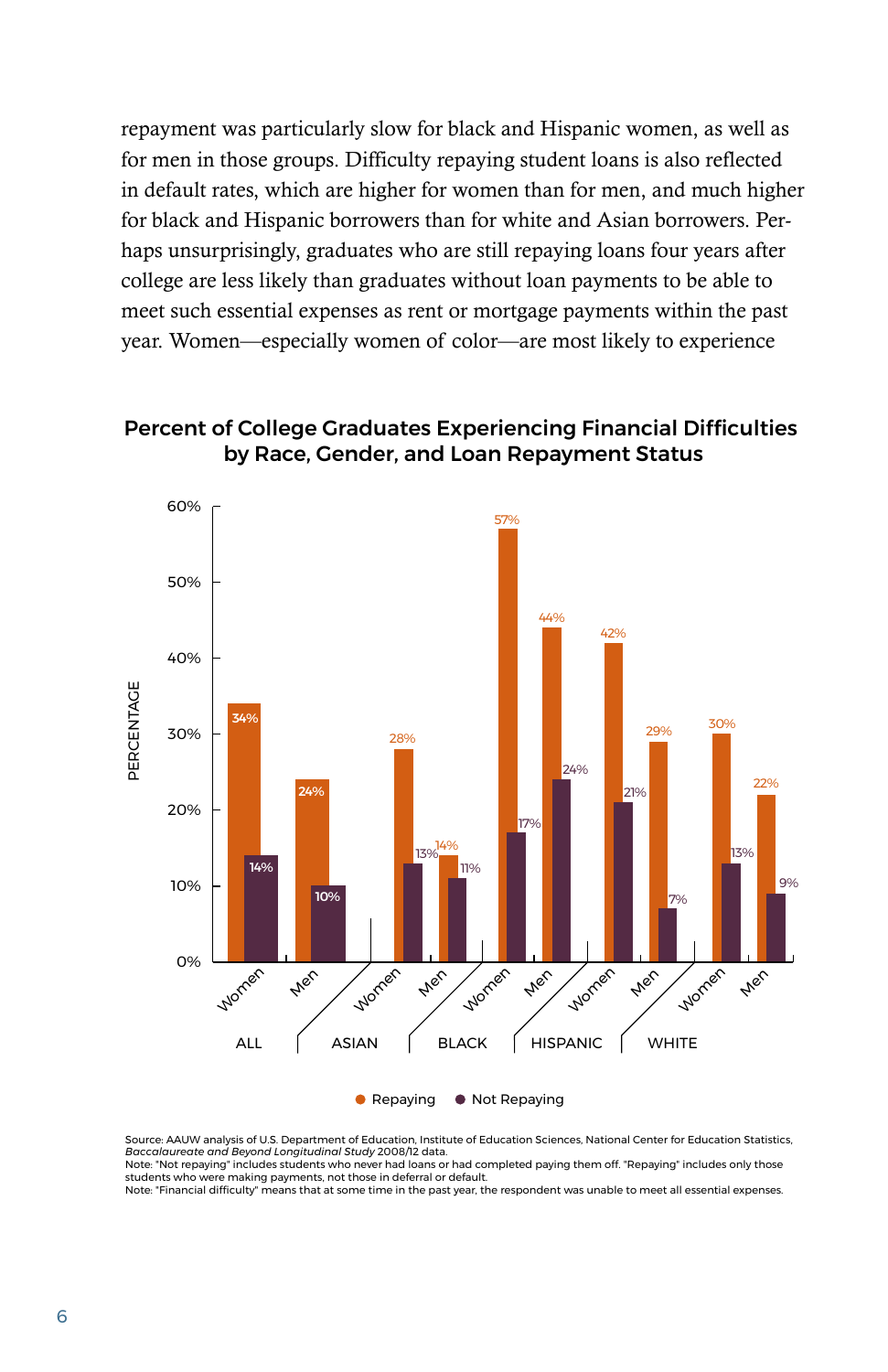difficulties, 34 percent of all women and 57 percent of black women who were repaying student loans reporting that they had been unable to meet essential expenses within the past year.

Though they enroll a relatively small portion of American college students, for-profit institutions disproportionately enroll women, people of color, lowincome students, and members and former members of the U.S. military. For-profit institutions use advertising and high-pressure recruitment tactics to woo students and their student aid and loan money, but debt outcomes for students at these institutions are particularly dismal. Even after accounting for student demographics, for-profit institutions have low completion rates and high default rates—a matter of serious concern for student loan borrowers, researchers, and policymakers.

The struggles of college graduates with student debt can be significant, but students who leave college without completing their academic program are more than twice as likely as graduates to default on their student loans. While these borrowers may have amounts of debt that are small in absolute terms, their precarious economic position without a certificate or degree to improve their prospects in the labor market means that they may be unable to repay those loans: More than half of student debt defaults are on loan amounts of less than \$10,000.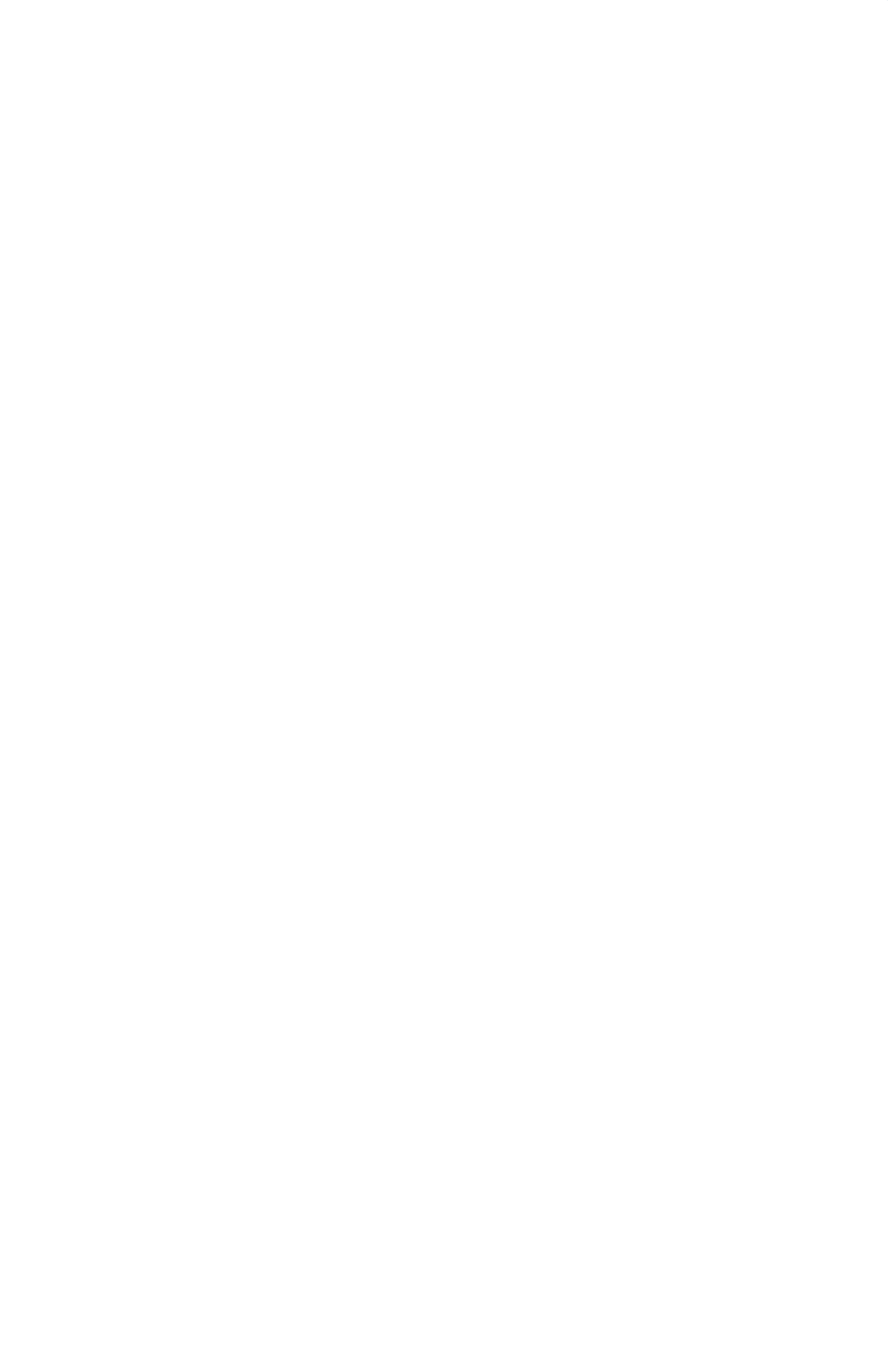# Recommendations

# PUBLIC POLICY RECOMMENDATIONS

There are clear steps that policymakers can take to support students and reduce or eliminate the need for debt to finance college. These steps can take place on the local, state, or federal level. Policy efforts to enable students to finish college free of debt have real potential to benefit women, but to exert any significant impact those policies must take into consideration the total cost of college and seek to encourage state investment in higher education. Ultimately, policymakers must also continue to focus on students who need aid the most, strengthening long-standing and critically important financial aid programs and ensuring that the system works for women.

# Protect Pell grants and ensure that they work for all students.

Need-based grant aid helps alleviate the amount of debt students must assume to attend college. The federal Pell Grant Program is critical to many students' success in higher education. Congress must ensure that the maximum Pell Grant is maintained and increased as the program's purchasing power is at the lowest it's been in decades. In addition, AAUW encourages Congress to move Pell grants entirely to a mandatory funding system to ensure that students can rely on the program as they plan for college and that it is not subject to annual funding disagreements in Congress. Finally, to address the specific needs of nontraditional students, AAUW encourages changes in the Pell Grant Program to allow students to access more than one grant in a school year and to increase the income protection allowance, which determines how much aid working students qualify for.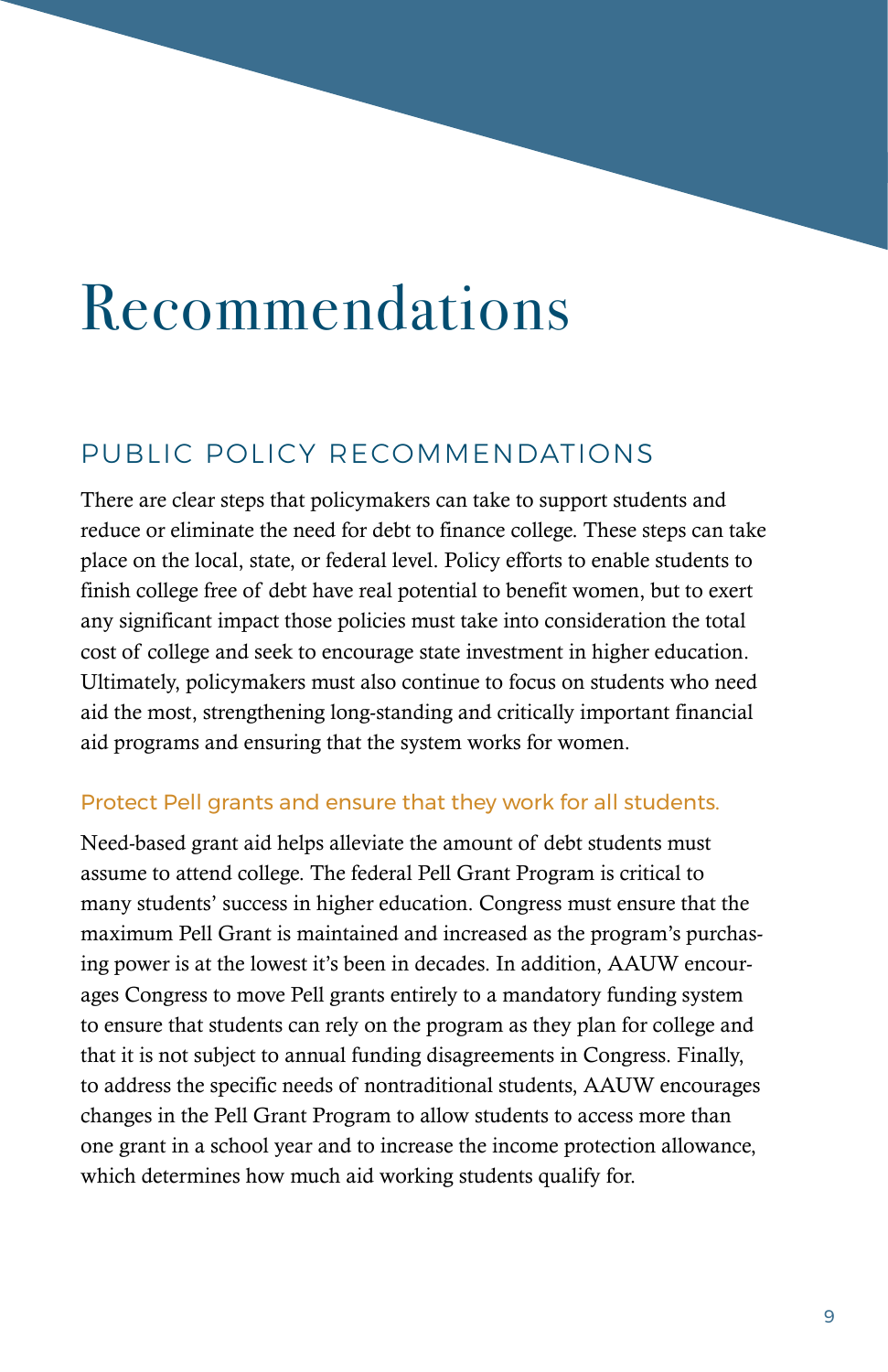## Support repayment approaches that reflect borrowers' realities.

AAUW and other advocates work to close the gender pay gap and even the playing field for women workers, but we also know that income-driven repayment (IDR) plans are crucial for women in particular to manage their debt since these plans allow struggling borrowers to customize loan repayments to reflect their economic circumstances. While recent efforts by the U.S. Department of Education ensure that most borrowers have access to an IDR option, the myriad programs can be confusing for borrowers to navigate and there are different terms depending on when a borrower took out a loan. Streamlining the IDR programs and making it easier for borrowers to enroll would continue to improve outcomes for women who are struggling to repay their loans.

In addition to making repayment more manageable for borrowers, AAUW encourages Congress to make refinancing possible for both federal and private student loans. Borrowers should be able to refinance student loans the same way they can refinance other financial instruments. AAUW also supports provisions to make private student loans dischargeable in bankruptcy: While we hope that such programs as IDR plans and refinancing can help borrowers avoid bankruptcy, the ability to discharge private student debt in this worst-case scenario is imperative.

# Address additional costs students face beyond tuition.

Often lost in the conversation about affordable higher education are the other costs incurred by students during their time in school. For example, many students today are also parenting while enrolled in college and as this report explains may take on additional loans that students without dependent children do not need. The costs of child care put it out of reach for many student parents, making affordable on-campus child care a necessary and effective resource. Our one federal program to support this type of affordability, the Child Care Access Means Parents in School (CCAMPIS), should be reauthorized and fully funded to continue to support parenting students as they pursue higher education.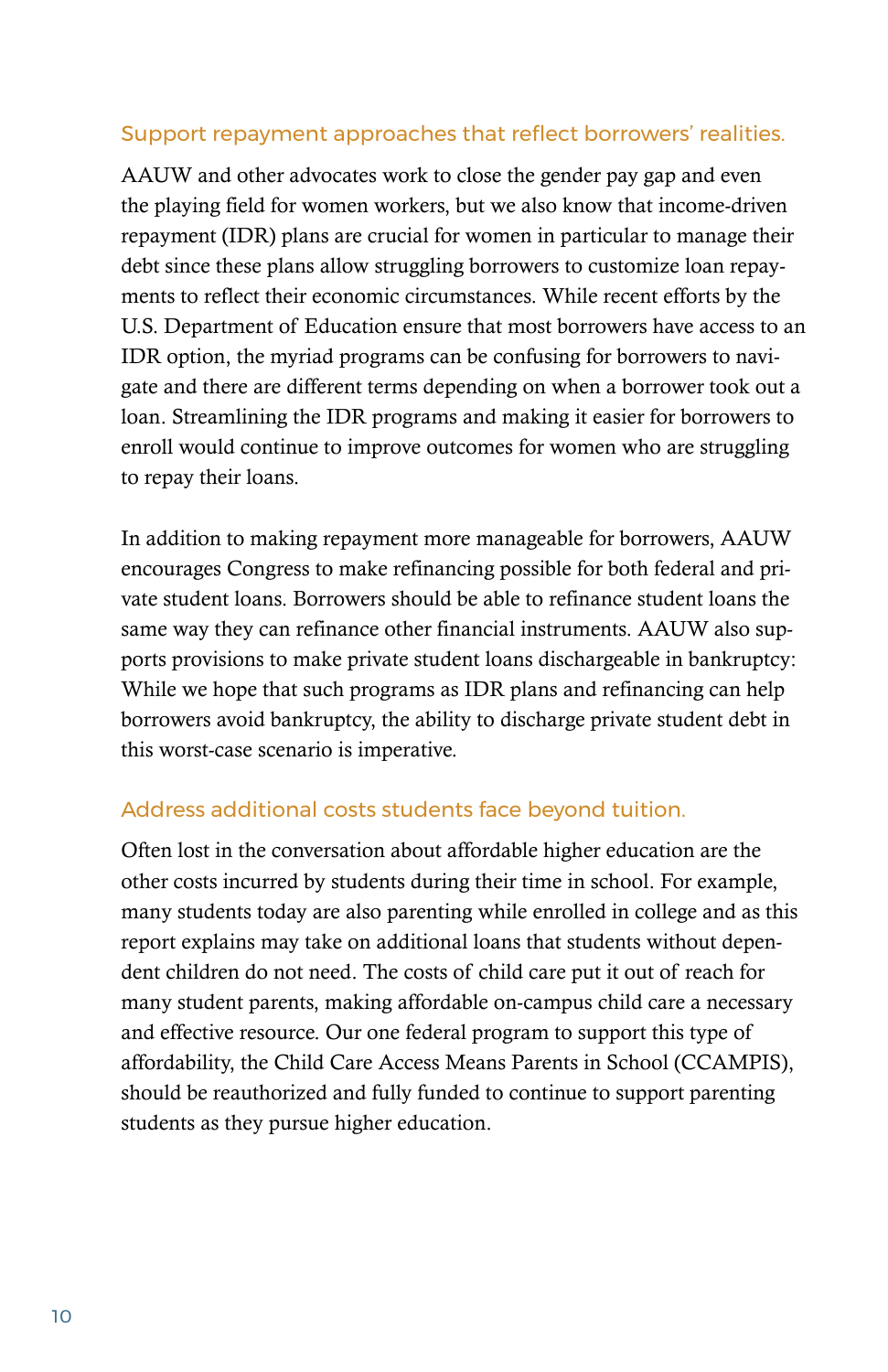# Fight to eliminate the pay gap.

The pay gap plays a major role in the student debt burden of women. That's why it's critical for lawmakers to commit to ending gender-based pay discrimination.

Close loopholes in the existing law*.* Congress should update the Equal Pay Act to close existing loopholes, including deterring discrimination by strengthening penalties for equal pay violations and prohibiting retaliation against workers who inquire about employers' wage practices or disclose their own wages. This would improve incentives for employers to follow the law, empower women to negotiate for equal pay, and strengthen federal outreach and enforcement efforts.

Discard salary history as a determinant of future pay*.* Several cities and states, including Philadelphia and Massachusetts, have passed legislation or are considering passing legislation that prohibits employers from using a prospective employee's salary history to determine pay. Discarding this practice would mean that prior discrimination would not follow an employee from job to job, and salaries would be determined by job qualifications and market pay scales.

#### Improve data collection and transparency.

As it stands, one of our primary federal data sources on higher education does not adequately represent some students and schools. First, the Integrated Postsecondary Education Data System (IPEDS) reports graduation rates or completion rates only for full-time first-time degree or certificate-seeking students who begin in the fall. This excludes many students. Second, students who complete their associate degrees or certificates before transferring to a four-year institution are counted as graduates, but are not included as a transfer student in the IPEDS data. Given the realities of how today's students pursue their educations, this oversight simply makes no sense.

The National Student Clearinghouse has improved data collection around transfer rates but does not disaggregate the information by gender or race and ethnicity. Without corrections to these data problems we may see a more negative or overly positive picture of a community college than is true,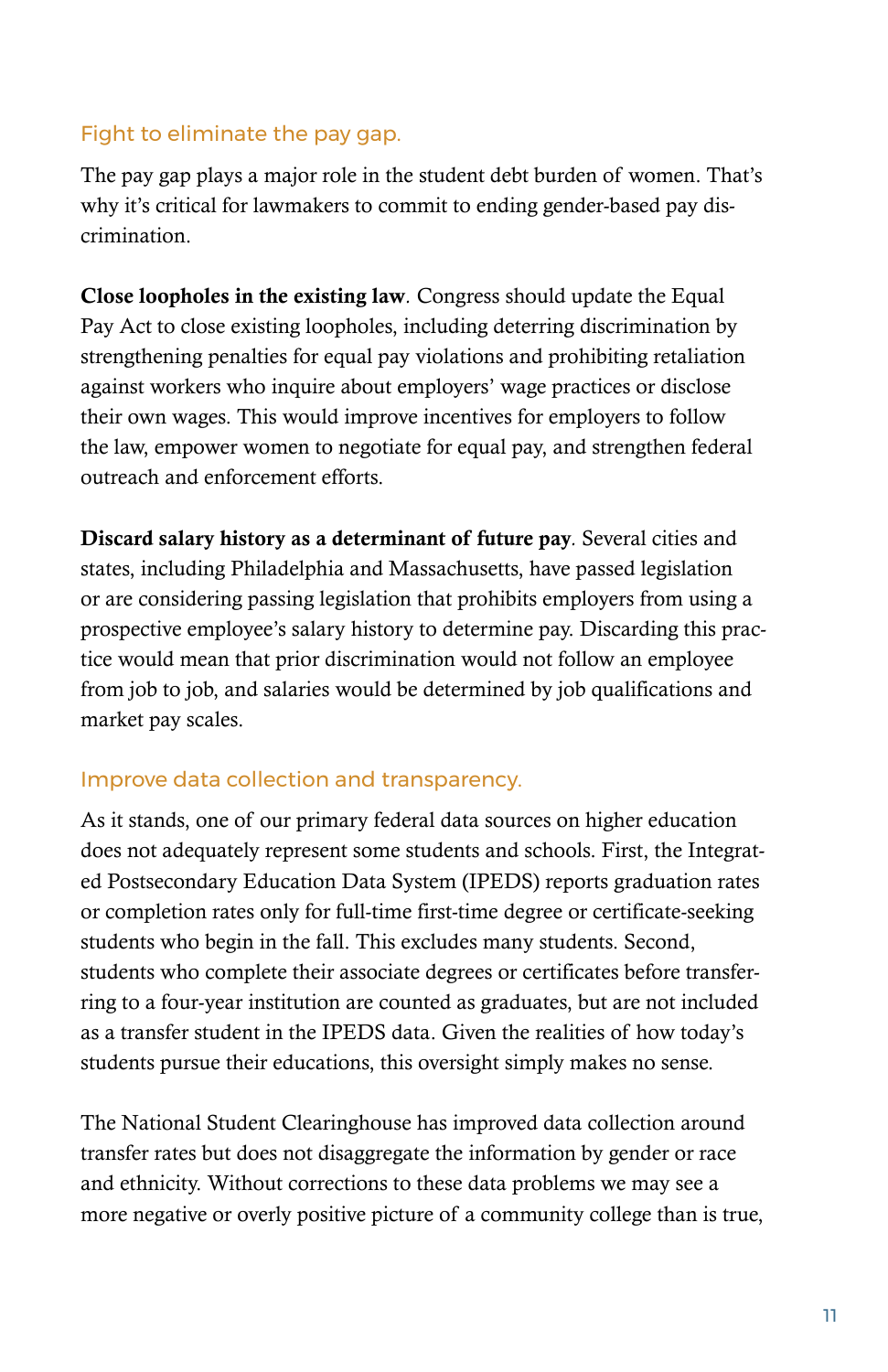rendering that data less useful for all stakeholders. AAUW supports efforts to tackle some of these issues by ending the prohibition on a student unit record.

In 2015, Connecticut passed the Student Loan Bill of Rights aimed at helping bring more transparency and support to the borrowing process. The law creates the position of Student Loan Ombudsman—paid for by fees on loan servicers—to provide assistance to borrowers. The ombudsman will establish an educational course for student loan borrowers that must include key loan terms, documentation requirements, monthly payment obligations, income-based repayment options, loan forgiveness, and disclosure requirements. Additionally, the law requires loan servicers to be licensed by the state department of banking and to follow basic consumer protections.

# RECOMMENDATIONS FOR INSTITUTIONS

# Provide accurate financial aid information and guidance.

Researchers have found that students are often unsure whether they have loans or how much they owe (Andruska et al., 2014; Akers & Chingos, 2014). Institutional student aid offices should work to keep students informed about their student aid, both when they first apply for aid or request information about aid and as they continue to borrow. The objective is not to dissuade students from borrowing if loans are needed but to keep them informed about their debt and how to manage it after they leave college.

In addition to providing accurate information, college administrators can work to guide students toward the best resources available, with a mind toward avoiding unnecessary debt. Students should be guided toward federal, state, and institutional grants rather than loans, and when students do take on loans they should not be directed to private lenders until federal aid has been exhausted.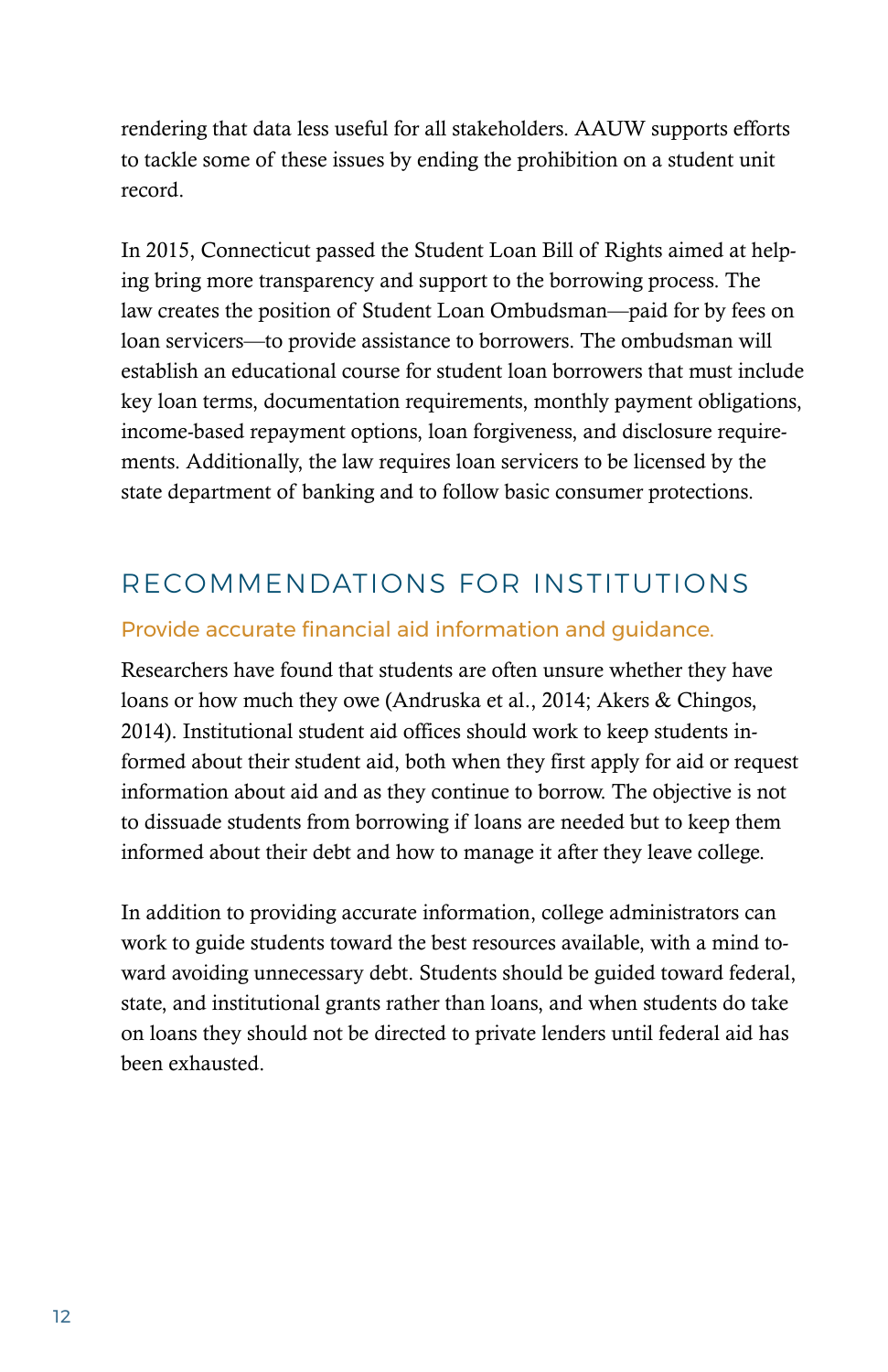#### Support nontraditional students.

Students dropping out of college with debt is a much worse scenario than graduating with debt—these students are much more likely to default on their loans—and thus supporting students who are at risk of failing to complete their academic program is critical to managing student debt. Nontraditional students—older students, students who work full time, and students with dependent children—face particular difficulty in completing their degree programs. These students may have preferences that differ from those of traditional students: for instance, class schedules and requirements that accommodate those who may prefer evening or weekend classes. Nontraditional students are also usually not as well prepared as traditional students, and remedial classes mean a delay in completing progress toward a degree. Institutions should have a strategy for moving students through remedial education and into the classes required for graduation.

Students with dependent children make up about 26 percent of undergraduate students, and 71 percent of these student parents are women. These students benefit greatly from services that are oriented to their particular needs, notably child care. Child care located on campus at low or no cost for students can make the difference between completing a degree in a timely fashion and dropping out or taking out even larger loans to help pay for child care. Schools that do not have a child care center on campus can provide other services: resource and referral agencies, vouchers, or library babysitting while a student is studying can help students with children balance their child care needs with their education needs (Miller et al., 2011).

Low-income students—including students with dependent children and other nontraditional students—often cite financial difficulties as one of the main reasons they struggle to remain enrolled and complete their degree programs. Many community college students are food insecure, and some are homeless (Goldrick-Rab et al., 2017). Students struggling to make ends meet can benefit from institutional assistance in accessing government support, local resources, and institutional programs. Single Stop USA works on community college campuses to help students access the federal and state benefits for which they are eligible. The College and University Food Bank Alliance supports existing and new food banks on college campuses.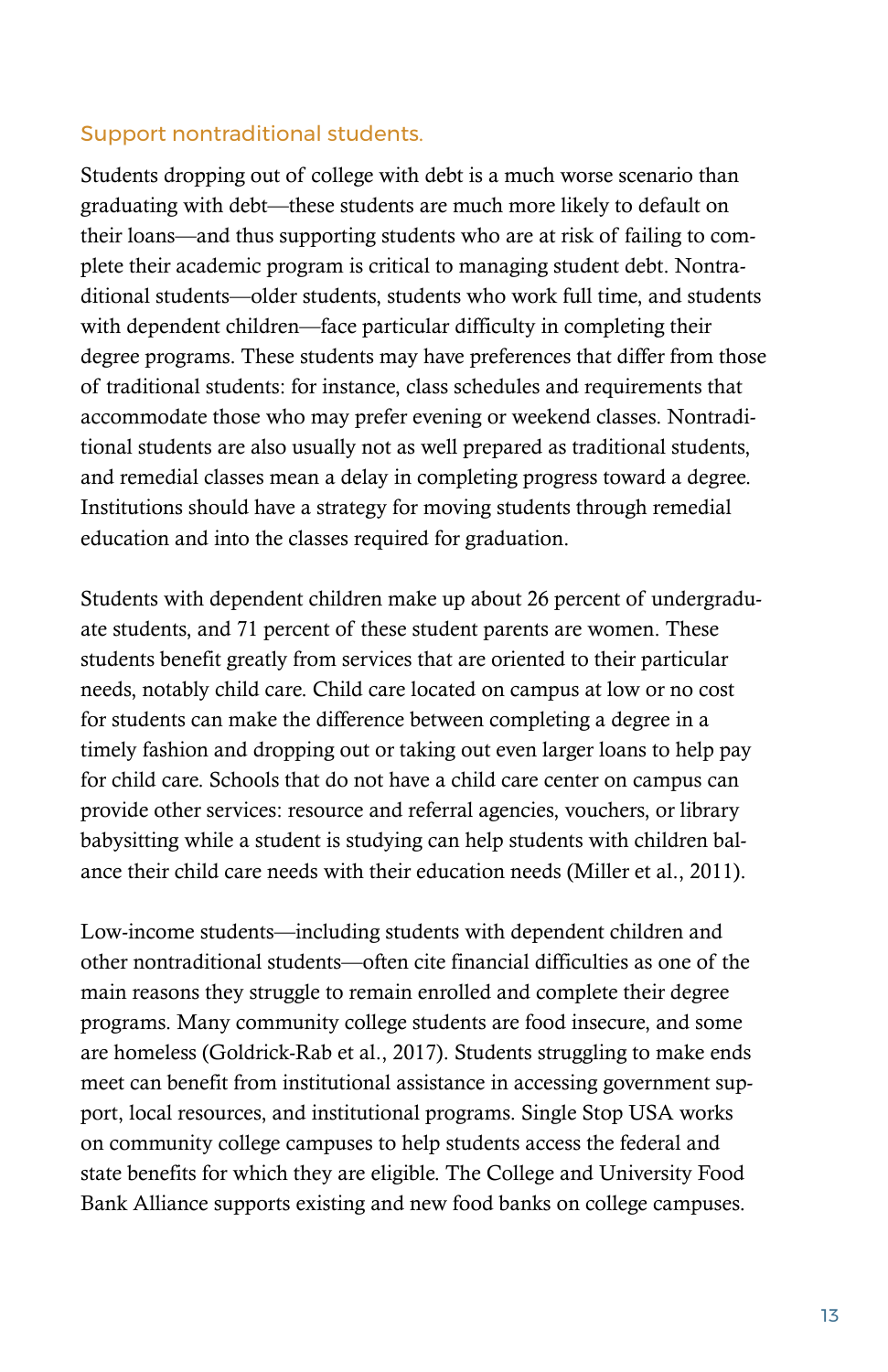Institutional leadership and administrators can work to either provide these kinds of services directly or partner with other organizations, making college campuses places where low-income students are furnished with the resources they need to succeed.

## Prepare students for successful careers.

Postsecondary institutions enroll varied student bodies and are guided by somewhat different philosophies, but even the most "ivory tower" among them must recognize that most students expect to enter the workforce after college if they are not already working full time. The preparation of college students for postcollege life should include career counseling and resources. AAUW's Start Smart is one example of a program that helps prepare college students for their careers by training them in salary negotiation. Because salary history follows workers across jobs, even a relatively small increase in women's first professional salary can mean an easier time paying off student loans and substantial improvements to earnings over the course of a career, helping to close the gender pay gap.